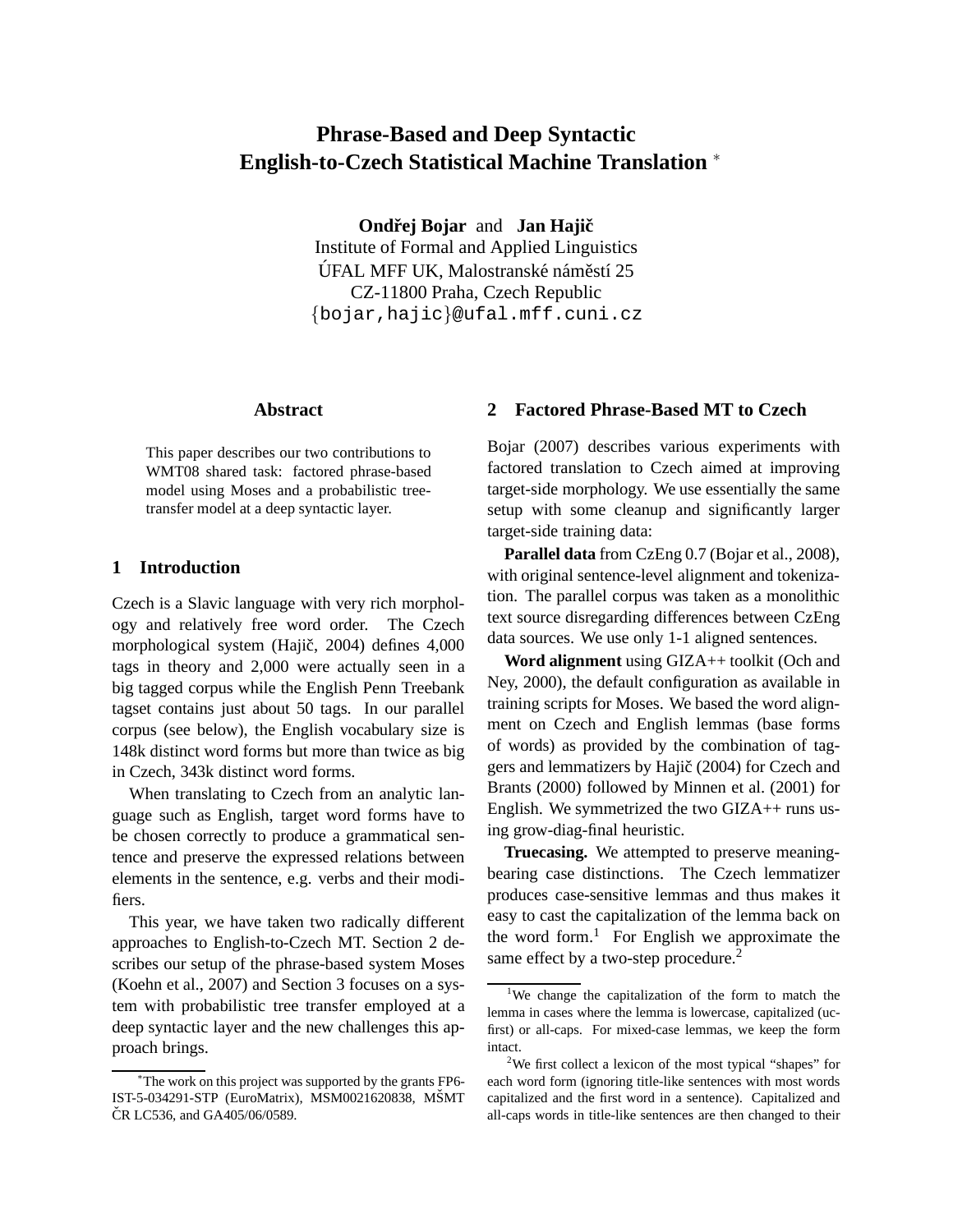**Decoding steps.** We use a simple two-step scenario similar to class-based models (Brown and others, 1992): (1) the source English word forms are translated to Czech word forms and (2) full Czech morphological tags are generated from the Czech forms.

**Language models.** We use the following 6 independently weighted language models for the target (Czech) side:

- 3-grams of word forms based on all CzEng 0.7 data, 15M tokens,
- 3-grams of word forms in Project Syndicate section of CzEng (in-domain for WMT07 and WMT08 NC-test set), 1.8M tokens,
- 4-grams of word forms based on Czech National Corpus (Kocek et al., 2000), version SYN2006, 365M tokens,
- three models of 7-grams of morphological tags from the same sources.

**Lexicalized reordering** using the monotone/swap/discontinuous bidirectional model based on both source and target word forms.

**MERT.** We use the minimum-error rate training procedure by Och (2003) as implemented in the Moses toolkit to set the weights of the various translation and language models, optimizing for BLEU.

**Final detokenization** is a simple rule-based procedure based on Czech typographical conventions. Finally, we capitalize the beginnings of sentences.

See BLEU scores in Table 2 below.

## **3 MT with a Deep Syntactic Transfer**

#### **3.1 Theoretical Background**

Czech has a well-established theory of linguistic analysis called Functional Generative Description (Sgall et al., 1986) supported by a big treebanking enterprise (Hajič and others, 2006) and on-going adaptations for other languages including English (Cinková and others, 2004). There are two layers



of syntactic analysis, both formally captured as labelled ordered dependency trees: the ANALYTICAL (a-, surface syntax) representation bears a 1-1 correspondence between tokens in the sentence and nodes in the tree; the TECTOGRAMMATICAL (t-, deep syntax) representation contains nodes only for autosemantic words and adds nodes for elements not expressed on the surface but required by the grammar (e.g. dropped pronouns).

We use the following tools to automatically annotate plaintext up to the t-layer:  $(1)$  TextSeg (Češka, 2006) for tokenization, (2) tagging and lemmatization see above, (3) parsing to a-layer: Collins (1996) followed by head-selection rules for English, Mc-Donald and others (2005) for Czech, (4) parsing to tlayer:  $\dot{Z}$ abokrtský (2008) for English, Klimeš (2006) for Czech.

#### **3.2 Probabilistic Tree Transfer**

The transfer step is based on Synchronous Tree Substitution Grammars (STSG), see Bojar and Čmejrek (2007) for a detailed explanation. The essence is a log-linear model to search for the most likely synchronous derivation  $\hat{\delta}$  of the source  $T_1$  and target  $T_2$ dependency trees:

$$
\hat{\delta} = \underset{\delta \text{ s.t. source is } T_1}{\operatorname{argmax}} \exp\left(\sum_{m=1}^{M} \lambda_m h_m(\delta)\right) \quad (1)
$$

 $\ddot{\phantom{0}}$ 

The key feature function  $h_m$  in STSG represents the probability of attaching pairs of dependency treelets  $t_{1:2}^i$  such as in Figure 1 into aligned pairs of frontiers  $(\bigcap)$  in another treelet pair  $t_{1:2}^j$  given frontier state labels (e.g. Pred- VP in Figure 1):

$$
h_{STSG}(\delta) = \log \prod_{i=0}^{k} p(t_{1:2}^i \mid \text{frontier states}) \quad (2)
$$

Other features include e.g. number of internal nodes (drawn as  $\bullet$  in Figure 1) produced, number of treelets produced, and more importantly the traditional  $n$ -gram language model if the target (a-)tree

typical shape. In other sentences we change the case only if a typically lowercase word is capitalized (e.g. at the beginning of the sentence) or if a typically capitalized word is all-caps. Unknown words in title-like sentences are lowercased and left intact in other sentences.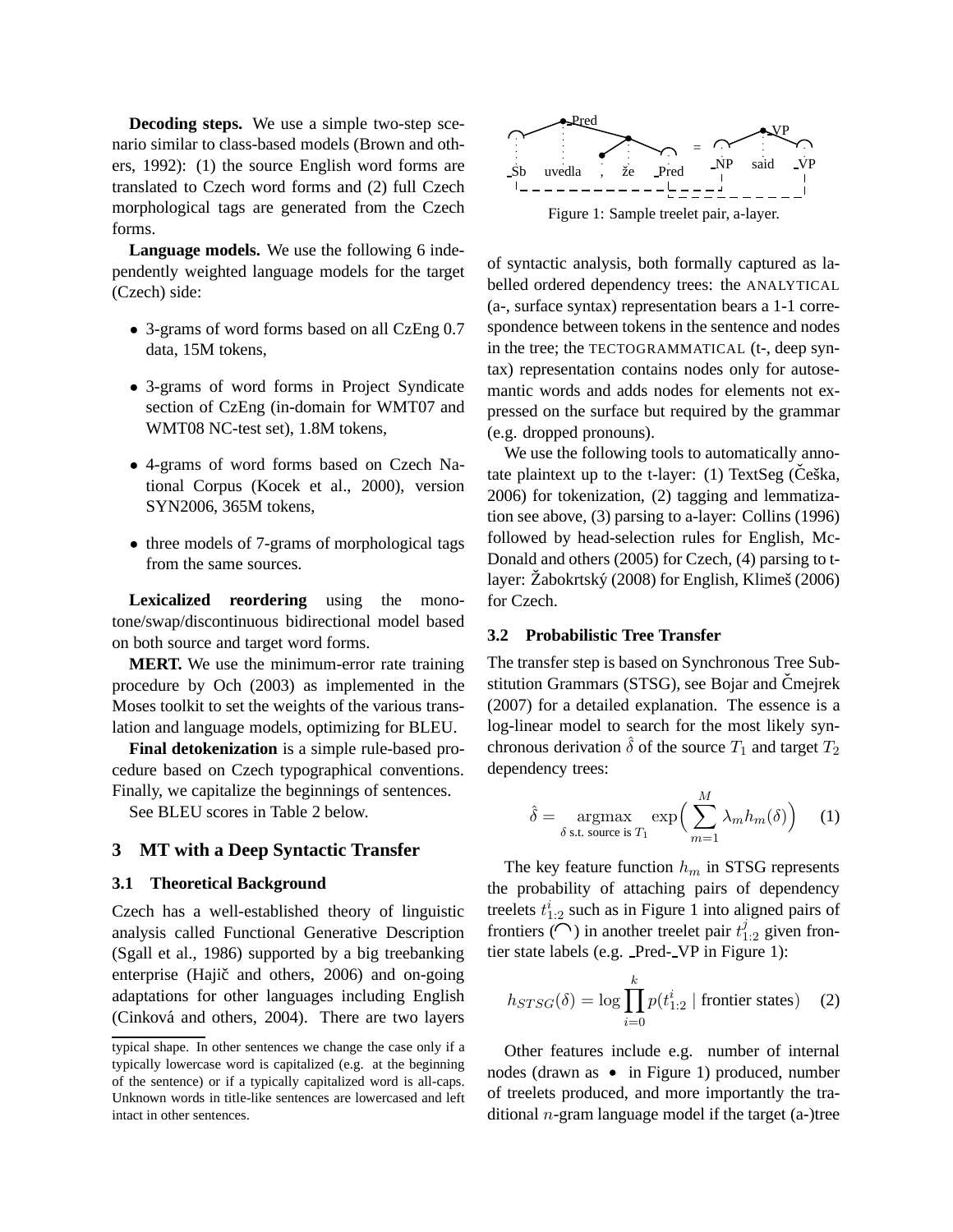is linearized right away or a binode model promoting likely combinations of the governor  $g(e)$  and the child  $c(e)$  of an edge  $e \in T_2$ :

$$
h_{binode}(\delta) = \log \prod_{e \in T_2} p(c(e) \mid g(e)) \tag{3}
$$

The probabilistic dictionary of aligned treelet pairs is extracted from node-aligned (GIZA++ on linearized trees) parallel automatic treebank as in Moses' training: all treelet pairs compatible with the node alignment.

#### **3.2.1 Factored Treelet Translation**

Labels of nodes at the t-layer are not atomic but consist of more than 20 attributes representing various linguistic features. $3$  We can consider the attributes as individual factors (Koehn and Hoang, 2007). This allows us to condition the translation choice on a subset of source factors only. In order to generate a value for each target-side factor, we use a sequence of mapping steps similar to Koehn and Hoang (2007). For technical reasons, our current implementation allows to generate factored targetside only when translating a single node to a single node, i.e. preserving the tree structure.

In our experiments we used 8 source (English) tnode attributes and 14 target (Czech) attributes.

#### **3.3 Recent Experimental Results**

Table 1 shows BLEU scores for various configurations of our decoder. The abbreviations indicate between which layers the tree transfer was employed (e.g. "eact" means English a-layer to Czech t-layer). The "p" layer is an approximation of phrase-based MT: the surface "syntactic" analysis is just a left-toright linear tree.<sup>4</sup> For setups ending in t-layer, we use a deterministic generation the of Czech sentence by Ptáček and Žabokrtský (2006).

For WMT08 shared task, Table 2, we used a variant of the "etct factored" setup with the annotation pipeline as incorporated in TectoMT (Žabokrtský, 2008) environment and using TectoMT internal

| Tree-based Transfer                                | LM Type   | <b>BLEU</b>   |  |
|----------------------------------------------------|-----------|---------------|--|
| epcp                                               | $n$ -gram | $10.9 + 0.6$  |  |
| eaca                                               | $n$ -gram | $8.8 \pm 0.6$ |  |
| epcp                                               | none      | $8.7 \pm 0.6$ |  |
| eaca                                               | none      | $6.6 \pm 0.5$ |  |
| etca                                               | $n$ -gram | $6.3 + 0.6$   |  |
| etct factored, preserving structure                | binode    | $5.6 + 0.5$   |  |
| etct factored, preserving structure                | none      | $5.3 \pm 0.5$ |  |
| eact, target side atomic                           | binode    | $3.0 \pm 0.3$ |  |
| etct, atomic, all attributes                       | binode    | $2.6 \pm 0.3$ |  |
| etct, atomic, all attributes                       | none      | $1.6 + 0.3$   |  |
| etct, atomic, just t-lemmas                        | none      | $0.7 \pm 0.2$ |  |
| Phrase-based (Moses) as reported by Bojar (2007)   |           |               |  |
| Vanilla                                            | $n$ -gram | $12.9 + 0.6$  |  |
| Factored to improve target morphology<br>$n$ -gram |           | $14.2 + 0.7$  |  |

Table 1: English-to-Czech BLEU scores for syntax-based MT on WMT07 DevTest.

|                          | WMT07          | WMT08        |              |
|--------------------------|----------------|--------------|--------------|
|                          | <b>DevTest</b> | NC Test      | News Test    |
| <b>Moses</b>             | $14.9 + 0.9$   | $16.4 + 0.6$ | $12.3 + 0.6$ |
| Moses, CzEng data only   | $13.9 + 0.9$   | $15.2 + 0.6$ | $10.0 + 0.5$ |
| etct, TectoMT annotation | $4.7 + 0.5$    | $4.9 + 0.3$  | $3.3 + 0.3$  |

Table 2: WMT08 shared task BLEU scores.

rules for t-layer parsing and generation instead of Klimeš (2006) and (Ptáček and Žabokrtský, 2006).

## **3.3.1 Discussion**

Our syntax-based approach does not reach scores of phrase-based MT due to the following reasons:

**Cumulation of errors** at every step of analysis.

**Data loss** due to incompatible parses and node alignment. Unlike e.g. Quirk et al. (2005) or Huang et al. (2006) who parse only one side and project the structure, we parse both languages independently. Natural divergence and random errors in either of the parses and/or the alignment prevent us from extracting many treelet pairs.

**Combinatorial explosion** in target node attributes. Currently, treelet options are fully built in advance. Uncertainty in the many t-node attributes leads to too many insignificant variations while e.g. different lexical choices are pushed off the stack. While vital for final sentence generation (see Table 1), fine-grained t-node attributes should be produced only once all key structural, lexical and form decisions have been made. The same sort of explosion makes complicated factored setups not yet feasible in Moses, either.

<sup>&</sup>lt;sup>3</sup>Treated as atomic, t-node labels have higher entropy (11.54) than lowercase plaintext (10.74). The t-layer by itself does not bring any reduction in vocabulary. The idea is that the attributes should be more or less independent and should map easier across languages.

<sup>4</sup>Unlike Moses, "epcp" does not permit phrase reordering.